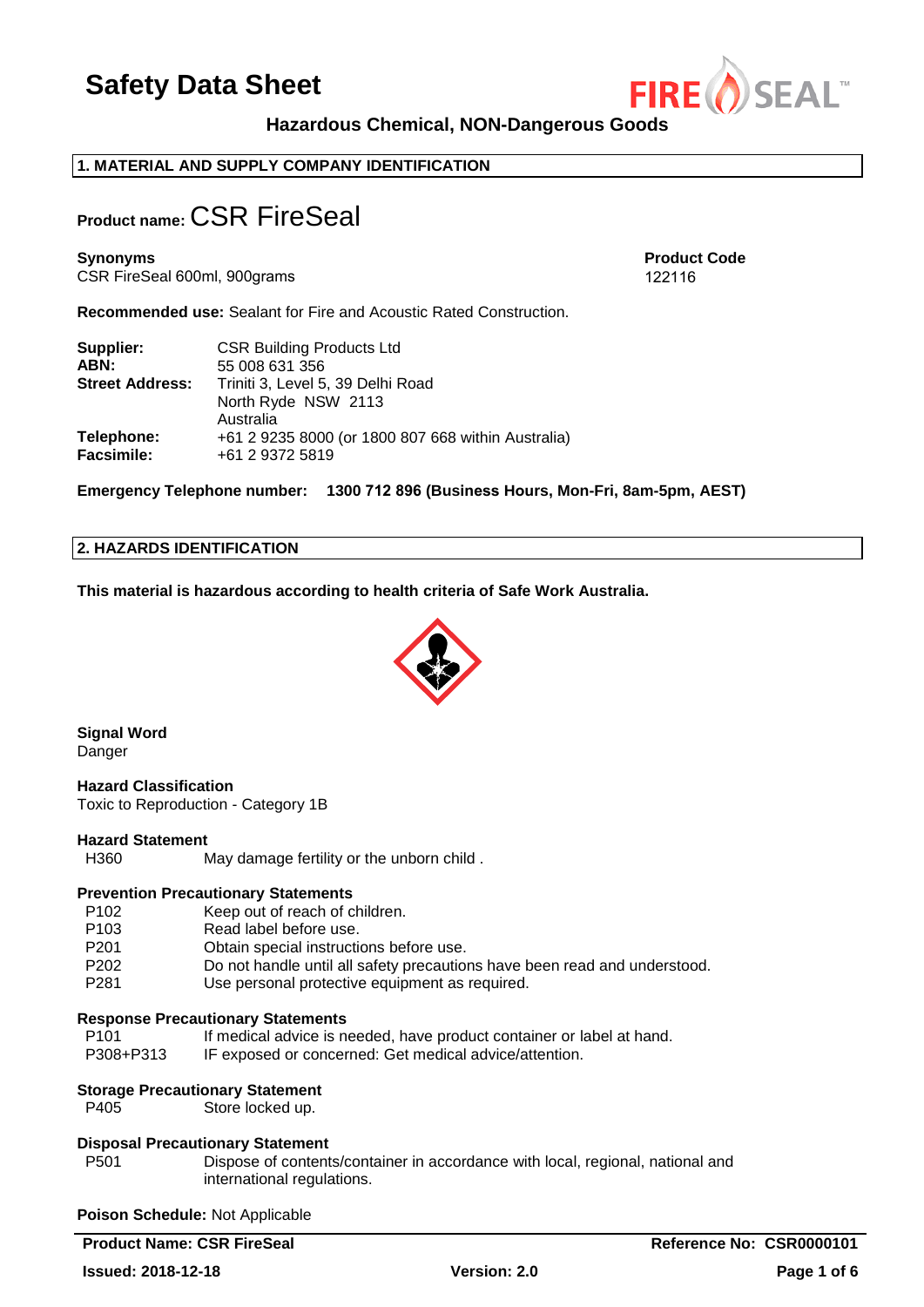

# **DANGEROUS GOOD CLASSIFICATION**

Not classified as Dangerous Goods by the criteria of the "Australian Code for the Transport of Dangerous Goods by Road & Rail" and the "New Zealand NZS5433: Transport of Dangerous Goods on Land".

### **4. FIRST AID MEASURES**

If poisoning occurs, contact a doctor or Poisons Information Centre (Phone Australia 131 126, New Zealand 0800 764 766).

**Inhalation:** Remove victim from exposure - avoid becoming a casualty. Remove contaminated clothing and loosen remaining clothing. Allow patient to assume most comfortable position and keep warm. Keep at rest until fully recovered. Seek medical advice if effects persist.

**Skin Contact:** If skin or hair contact occurs, remove contaminated clothing and flush skin and hair with running water. If swelling, redness, blistering or irritation occurs seek medical assistance.

**Eye contact:** If in eyes wash out immediately with water. In all cases of eye contamination it is a sensible precaution to seek medical advice.

**Ingestion:** Rinse mouth with water. If swallowed, do NOT induce vomiting. Give a glass of water to drink. Never give anything by the mouth to an unconscious patient. If vomiting occurs give further water. Seek medical advice.

**PPE for First Aiders:** Wear safety shoes, overalls, gloves, safety glasses. Available information suggests that gloves made from nitrile rubber should be suitable for intermittent contact. However, due to variations in glove construction and local conditions, the user should make a final assessment. Always wash hands before smoking, eating, drinking or using the toilet. Wash contaminated clothing and other protective equipment before storing or re-using.

**Notes to physician:** Treat symptomatically.

#### **5. FIRE FIGHTING MEASURES**

**Hazchem Code:** Not applicable.

**Suitable extinguishing media:** If material is involved in a fire use water fog (or if unavailable fine water spray), alcohol resistant foam, standard foam, dry agent (carbon dioxide, dry chemical powder).

**Specific hazards:** Non-combustible material.

**Fire fighting further advice:** Not applicable.

### **6. ACCIDENTAL RELEASE MEASURES**

#### **SMALL SPILLS**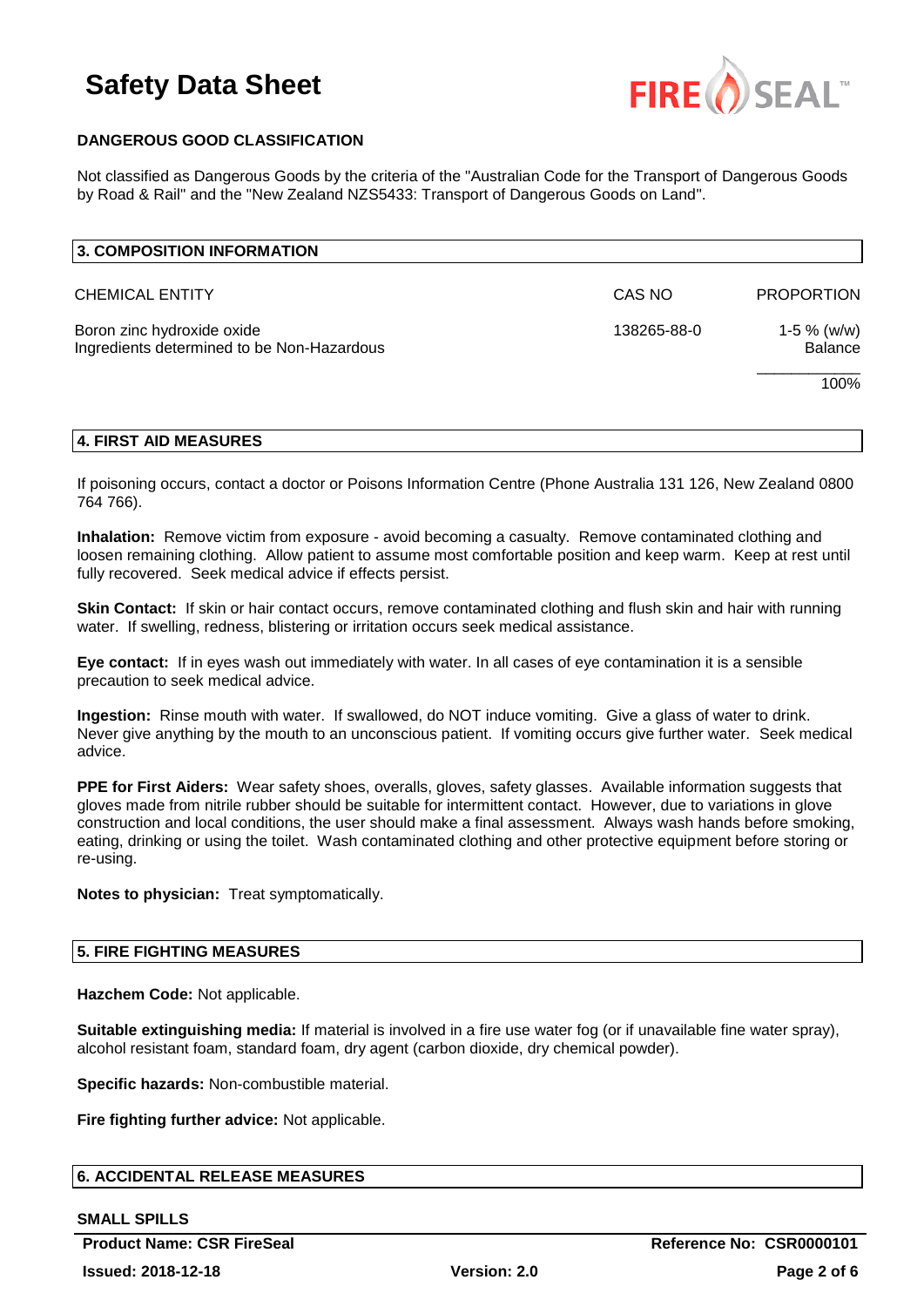

Wear protective equipment to prevent skin and eye contamination. Avoid inhalation of vapours or dust. Wipe up with absorbent (clean rag or paper towels). Collect and seal in properly labelled containers or drums for disposal.

# **LARGE SPILLS**

Clear area of all unprotected personnel. Slippery when spilt. Avoid accidents, clean up immediately. Wear protective equipment to prevent skin and eye contamination and the inhalation of dust. Work up wind or increase ventilation. Cover with damp absorbent (inert material, sand or soil). Sweep or vacuum up, but avoid generating dust. Collect and seal in properly labelled containers or drums for disposal. If contamination of crops, sewers or waterways has occurred advise local emergency services.

#### **Dangerous Goods - Initial Emergency Response Guide No:** Not applicable

### **7. HANDLING AND STORAGE**

**Handling:** Avoid eye contact and skin contact. Avoid inhalation of dust.

**Storage:** Store in a cool, dry, well-ventilated place and out of direct sunlight. Store away from foodstuffs. Store away from incompatible materials described in Section 10. Store away from sources of heat and/or ignition. Store locked up. Keep container standing upright. Keep containers closed when not in use - check regularly for spills.

### **8. EXPOSURE CONTROLS / PERSONAL PROTECTION**

**National occupational exposure limits:** No value assigned for this specific material by Safe Work Australia.

**Biological Limit Values:** As per the "National Model Regulations for the Control of Workplace Hazardous Substances (Safe Work Australia)" the ingredients in this material do not have a Biological Limit Allocated.

**Engineering Measures:** Natural ventilation should be adequate under normal use conditions.

**Personal Protection Equipment:** SAFETY SHOES, OVERALLS, GLOVES, SAFETY GLASSES.

Personal protective equipment (PPE) must be suitable for the nature of the work and any hazard associated with the work as identified by the risk assessment conducted.

Wear safety shoes, overalls, gloves, safety glasses. Available information suggests that gloves made from nitrile rubber should be suitable for intermittent contact. However, due to variations in glove construction and local conditions, the user should make a final assessment. Always wash hands before smoking, eating, drinking or using the toilet. Wash contaminated clothing and other protective equipment before storing or re-using.

**Hygiene measures:** Keep away from food, drink and animal feeding stuffs. When using do not eat, drink or smoke. Wash hands prior to eating, drinking or smoking. Avoid contact with clothing. Avoid eye contact and skin contact. Avoid inhalation of dust. Ensure that eyewash stations and safety showers are close to the workstation location.

#### **9. PHYSICAL AND CHEMICAL PROPERTIES**

| Form:<br>Colour:<br>Odour:              | Paste<br>Grev<br>Mild acrylic |                      |
|-----------------------------------------|-------------------------------|----------------------|
| Solubility:                             |                               | Dispersable in water |
| <b>Specific Gravity:</b>                |                               | 1.53                 |
| <b>Relative Vapour Density (air=1):</b> |                               | >1                   |
| Vapour Pressure (20 °C):                |                               | N Av                 |
| Flash Point (°C):                       |                               | N App                |
| <b>Flammability Limits (%):</b>         |                               | N App                |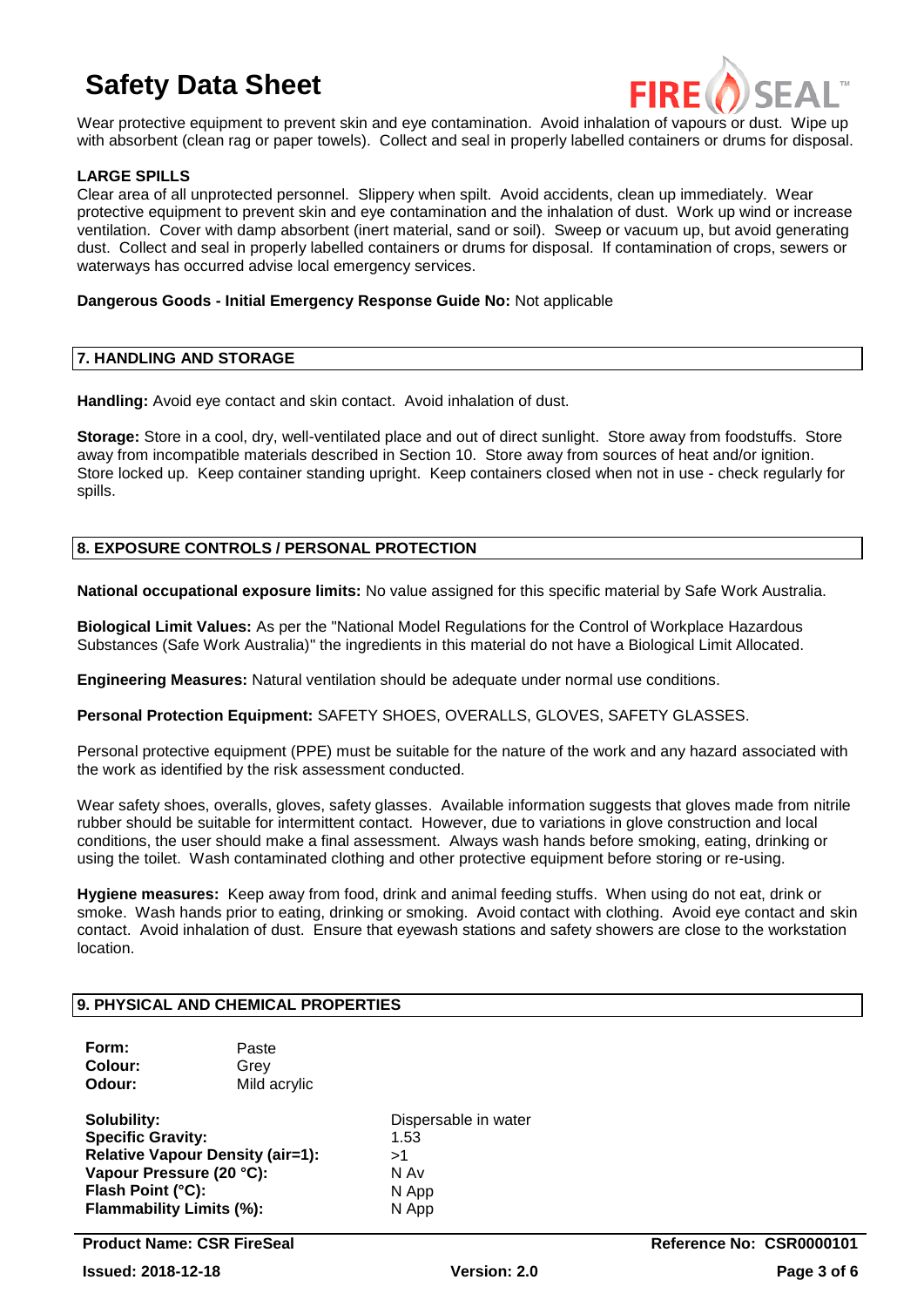**Autoignition Temperature (°C):** N App **Melting Point/Range (°C):** N Av **Boiling Point/Range (°C):**  $>100$ **pH:** 8.5 **Viscosity:**  $>20.5$  mm<sup>2</sup>/sec @ 40 °C **Total VOC (g/Litre):** N Av

(Typical values only - consult specification sheet)  $N Av = Not available, N App = Not applicable$ 

# **10. STABILITY AND REACTIVITY**

**Chemical stability:** This material is thermally stable when stored and used as directed.

**Conditions to avoid:** Elevated temperatures and sources of ignition.

**Incompatible materials:** Oxidising agents.

**Hazardous decomposition products:** Oxides of carbon and nitrogen, smoke and other toxic fumes.

**Hazardous reactions:** No known hazardous reactions.

### **11. TOXICOLOGICAL INFORMATION**

No adverse health effects expected if the product is handled in accordance with this Safety Data Sheet and the product label. Symptoms or effects that may arise if the product is mishandled and overexposure occurs are:

#### **Acute Effects**

**Inhalation:** Material may be an irritant to mucous membranes and respiratory tract.

**Skin contact:** Contact with skin may result in irritation.

**Ingestion:** Swallowing can result in nausea, vomiting and irritation of the gastrointestinal tract.

**Eye contact:** May be an eye irritant. Exposure to the dust may cause discomfort due to particulate nature. May cause physical irritation to the eyes.

#### **Acute toxicity**

**Inhalation:** This material has been classified as non-hazardous. Acute toxicity estimate (based on ingredients):  $LC50 > 5$  mg/L

**Skin contact:** This material has been classified as non-hazardous. Acute toxicity estimate (based on ingredients): >2,000 mg/Kg bw

**Ingestion:** This material has been classified as non-hazardous. Acute toxicity estimate (based on ingredients): >2,000 mg/Kg bw

**Corrosion/Irritancy:** Eye: this material has been classified as not corrosive or irritating to eyes. Skin: this material has been classified as not corrosive or irritating to skin.

**Sensitisation:** Inhalation: this material has been classified as not a respiratory sensitiser. Skin: this material has been classified as not a skin sensitiser.

**Aspiration hazard:** This material has been classified as non-hazardous.

**Specific target organ toxicity (single exposure):** This material has been classified as non-hazardous.

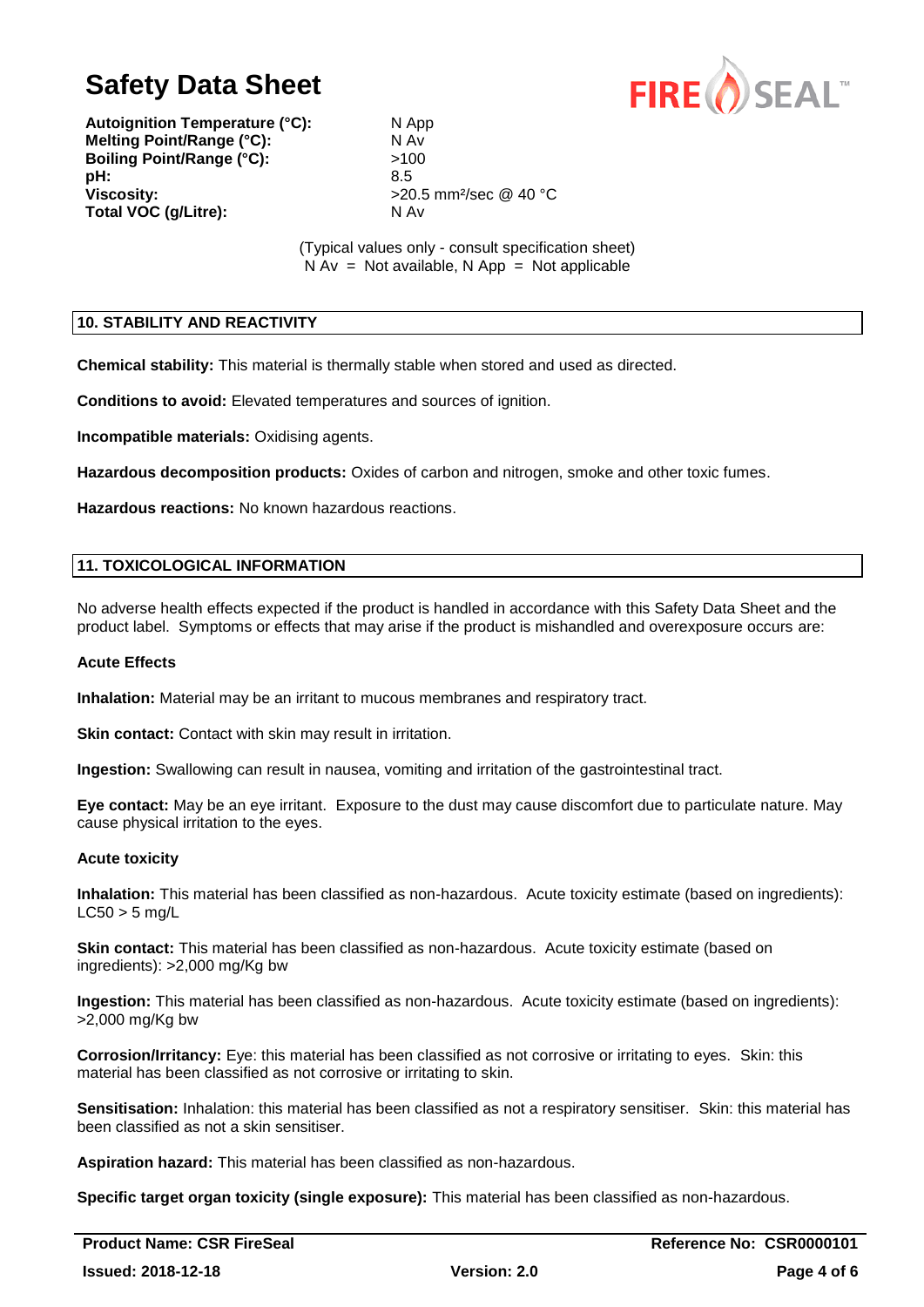**Chronic Toxicity** 



**Mutagenicity:** This material has been classified as non-hazardous.

**Carcinogenicity:** This material has been classified as non-hazardous.

**Reproductive toxicity (including via lactation):** This material has been classified as a Category 1B Hazard.

**Specific target organ toxicity (repeat exposure):** This material has been classified as non-hazardous.

### **12. ECOLOGICAL INFORMATION**

Avoid contaminating waterways.

**Acute aquatic hazard:** This material has been classified as non-hazardous. Acute toxicity estimate (based on ingredients): >100 mg/L

**Long-term aquatic hazard:** This material has been classified as non-hazardous. Non-rapidly or rapidly degradable substance for which there are adequate chronic toxicity data available OR in the absence of chronic toxicity data, Acute toxicity estimate (based on ingredients): >100 mg/L, where the substance is not rapidly degradable and/or BCF  $<$  500 and/or log  $K_{ow}$   $<$  4.

**Ecotoxicity:** No information available.

**Persistence and degradability:** No information available.

**Bioaccumulative potential:** No information available.

**Mobility:** No information available.

### **13. DISPOSAL CONSIDERATIONS**

Persons conducting disposal, recycling or reclamation activities should ensure that appropriate personal protection equipment is used, see "Section 8. Exposure Controls and Personal Protection" of this SDS.

If possible material and its container should be recycled. If material or container cannot be recycled, dispose in accordance with local, regional, national and international Regulations.

#### **14. TRANSPORT INFORMATION**

#### **ROAD AND RAIL TRANSPORT**

Not classified as Dangerous Goods by the criteria of the "Australian Code for the Transport of Dangerous Goods by Road & Rail" and the "New Zealand NZS5433: Transport of Dangerous Goods on Land".

#### **MARINE TRANSPORT**

Not classified as Dangerous Goods by the criteria of the International Maritime Dangerous Goods Code (IMDG Code) for transport by sea.

#### **AIR TRANSPORT**

Not classified as Dangerous Goods by the criteria of the International Air Transport Association (IATA) Dangerous Goods Regulations for transport by air.

#### **This material is not subject to the following international agreements:**

Montreal Protocol (Ozone depleting substances) The Stockholm Convention (Persistent Organic Pollutants)

**Product Name: CSR FireSeal <b>Reference No: CSR0000101**